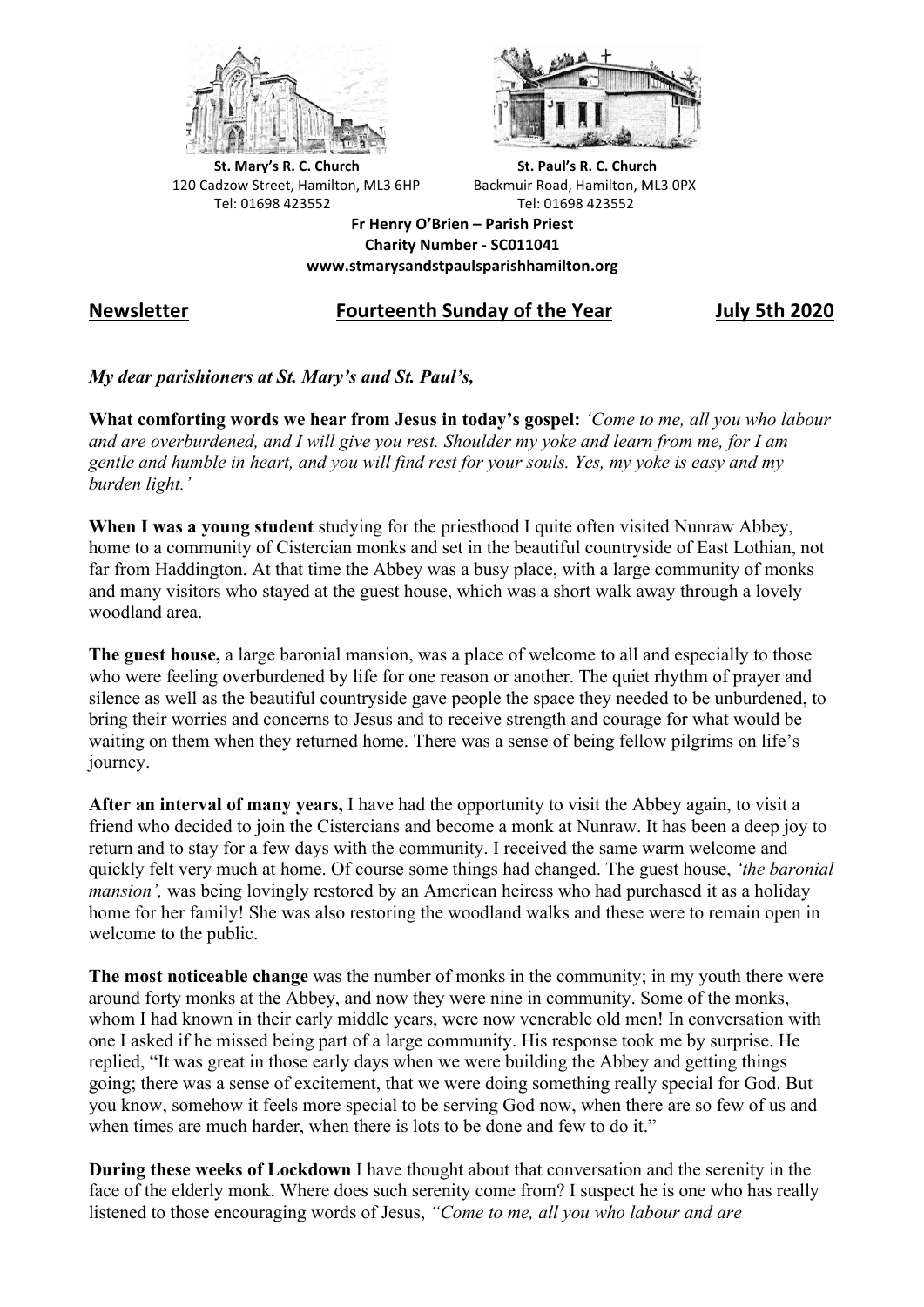*overburdened, and I will give you rest. Shoulder my yoke and learn from me, for I am gentle and humble in heart, and you will find rest for your souls. Yes, my yoke is easy and my burden light."*

**Jesus invites us to come to him with our 'burdens',** our genuine concerns about what might happen in the weeks and months ahead. His words remind us that we are not alone, that he really is with us, and we are with one another. There is great strength in knowing that and great serenity also. Let us do what we can to serve the Lord and one another in these challenging days, which are so very different for us all. Whatever challenges lie ahead for the church in Scotland, we can face them together, walking humbly with the Lord and learning from him.

**It is a real joy** to let you know that St. Mary's and St. Paul's opened the church doors last Sunday to welcome you back. Thank you to those who volunteered to assist in the re-opening by acting as stewards or helping with the cleaning of the benches. I know others would like to help and through time we will need you all as it looks as though we are in this for the long haul!

**As Scotland emerges carefully from Lockdown,** the churches will open in this phase only for personal prayer. The celebration of the Liturgy together will come later in the summer. The guidelines from the Government advise that on entering the building you will be asked to wear a face-covering (this can be a scarf rather than a face-mask) and use the sanitizing gel for your hands. You will then be shown to a seat for your period of prayer. As you leave the building you will be asked to use the gel once more. I am sure that we will very quickly adjust to this 'new normal' for the moment.

**Due to the social distancing requirement of 2 metres seating is very limited:** St. Mary's has 36 spaces and St. Paul's has 30 spaces. Please think about choosing St. Paul's for your visit as it may well be quieter there.

**For many years now as a parish priest** I have treasured the moment when I go through to the church to open the doors each day in welcome to whoever wants to enter our buildings. It is a real privilege. As I open the doors I find myself praying quietly for all who will enter, that each one will find the grace needed for life at this moment. St. John Paul II has said that the heart of Jesus is a pledge of hope for every man and woman and child. What wonderful news! No one is excluded!

**St. Mary's will open this Sunday and next Sunday with Exposition of the Blessed Sacrament between 10am and 1pm; the church will also open on Wednesday between 11am and 1pm.**

**St. Paul's will open this Sunday and next Sunday with Exposition of the Blessed Sacrament between 10.30am and 12 noon.**

*I look forward very much to seeing you. Father O'Brien*

## **An Invitation from the Catholic Men's Society (CMS)**

**Day Retreat – On Line – Saturday 18th July:** all parishioners are invited to join members of the Catholic Men's Society for a day of spiritual reflection; the retreat will be given by Fr. Daley, the GB chaplain.

## **Programme for the Retreat:**

**10am, celebration of Mass**

**break for coffee/private prayer**